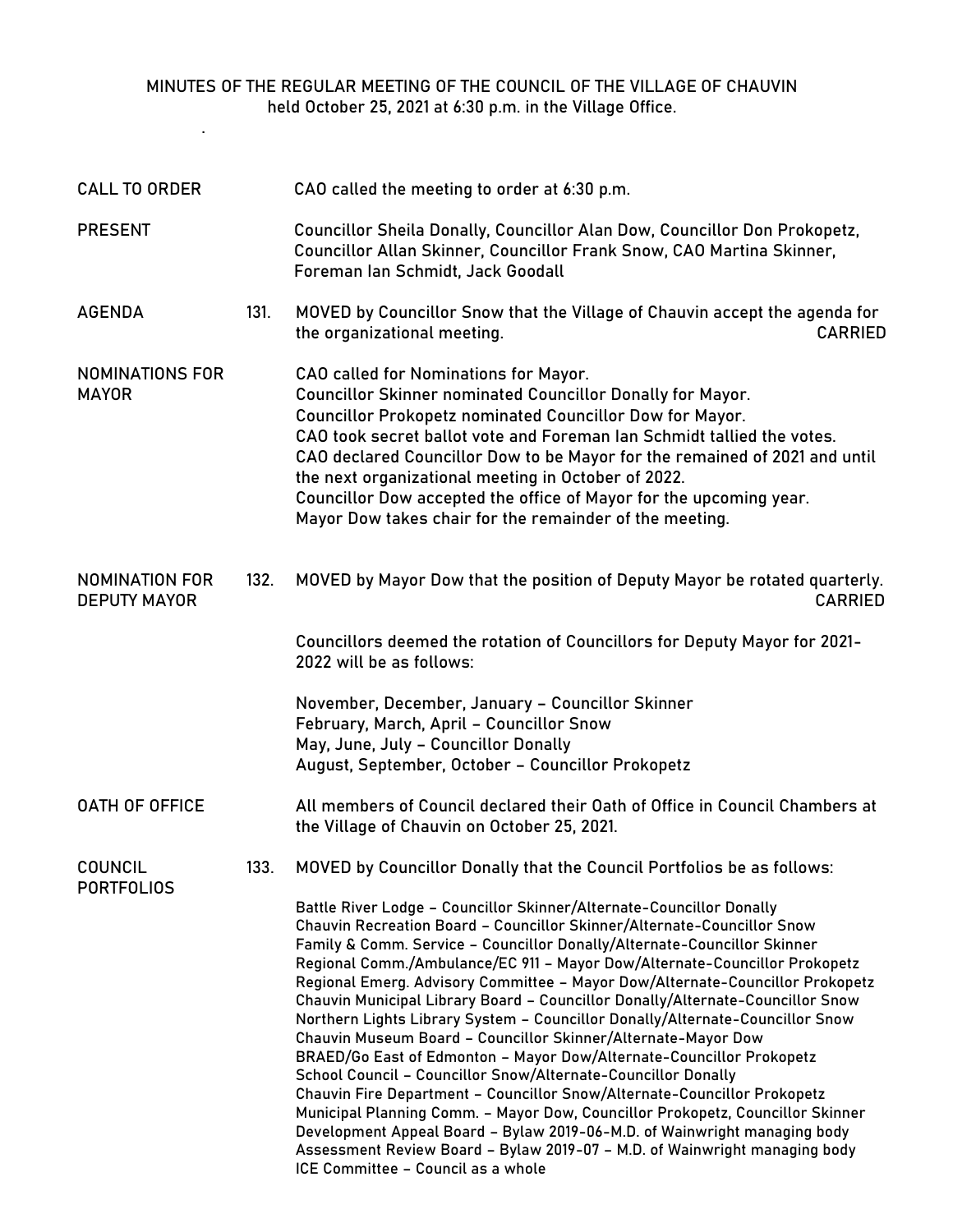ICE Equipment Committee Rep – CAO and Councillor Prokopetz Councillor Rep for Village Foreman – Councillor Prokopetz Direct Payment Monitoring - Councillor Donally Bylaw Enforcement Officer Managers – Mayor Dow, Councillor Prokopetz CARRIED

- 134. MOVED by Councillor Skinner that Councillor Donally be appointed to deal with the Natural Gas Functions with Councillor Prokopetz being named the alternate and also Jack Goodall appointed as delegate for the Village of Chauvin for a four year term. CARRIED
- 135. MOVED by Councillor Skinner that Brian King Professional Corporation remain as our auditor for the ensuing year. CARRIED
- 136. MOVED by Councillor Donally that Larry James, Wainwright Assessment Group remain as our assessor for the ensuing year. CARRIED

Councillor Skinner declared an interest and left the meeting at 7:10pm

137. MOVED by Councillor Prokopetz to appoint CAO, Martina Skinner as the Bylaw Enforement Officer for the Village of Chauvin. CARRIED

Councillor Skinner returned to the meeting at 7:11pm

- 138. MOVED by Councillor Snow that June Dauphinee, Municipal Planning Services (2009) Ltd., be appointed the Subdivision Authority for 2022. CARRIED
- 139. MOVED by Councillor Skinner that Duncan Campbell be appointed the Village of Chauvin Director of Emergency Management for the remainder of 2021. CARRIED
- 140. MOVED by Councillor Donally that Alvin Gordon be appointed the Village of Chauvin Deputy Director of Emergency Management for 2022.

- 141. MOVED by Councillor Snow that David Sullivan be appointed the Village of Chauvin Safety Codes Officer for 2022. CARRIED
- 142. MOVED by Mayor Dow that the following matters will be dealt with by Council as a whole:

| <b>General Government Services</b>          | <b>Protective Services</b> |
|---------------------------------------------|----------------------------|
| <b>Transportation</b>                       | <b>Environmental Healt</b> |
| <b>Public Health &amp; Welfare Services</b> | <b>Recreation and Cult</b> |
| <b>Fiscal Service</b>                       |                            |

**Environmental Health Services** Public Health & Welfare Services Recreation and Cultural Services

CARRIED

Councillor Donally Declared an interest and left the meeting at 7:17pm

143 MOVED by Councillor Prokopetz that the signing authority for the Village business conducted at the Encompass Credit Union, the ATB Financial, Provost Branch for the Natural Gas Account and the Village of Chauvin – Hall Account Chauvin ATB Branch be assigned to any two of the following three: the CAO, Councillor Donally and the Councillor appointed signing authority being Councillor Snow. The council of the state of the council of the council of the council of the council of the council of the council of the council of the council of the council of the council of the council of the co

CARRIED